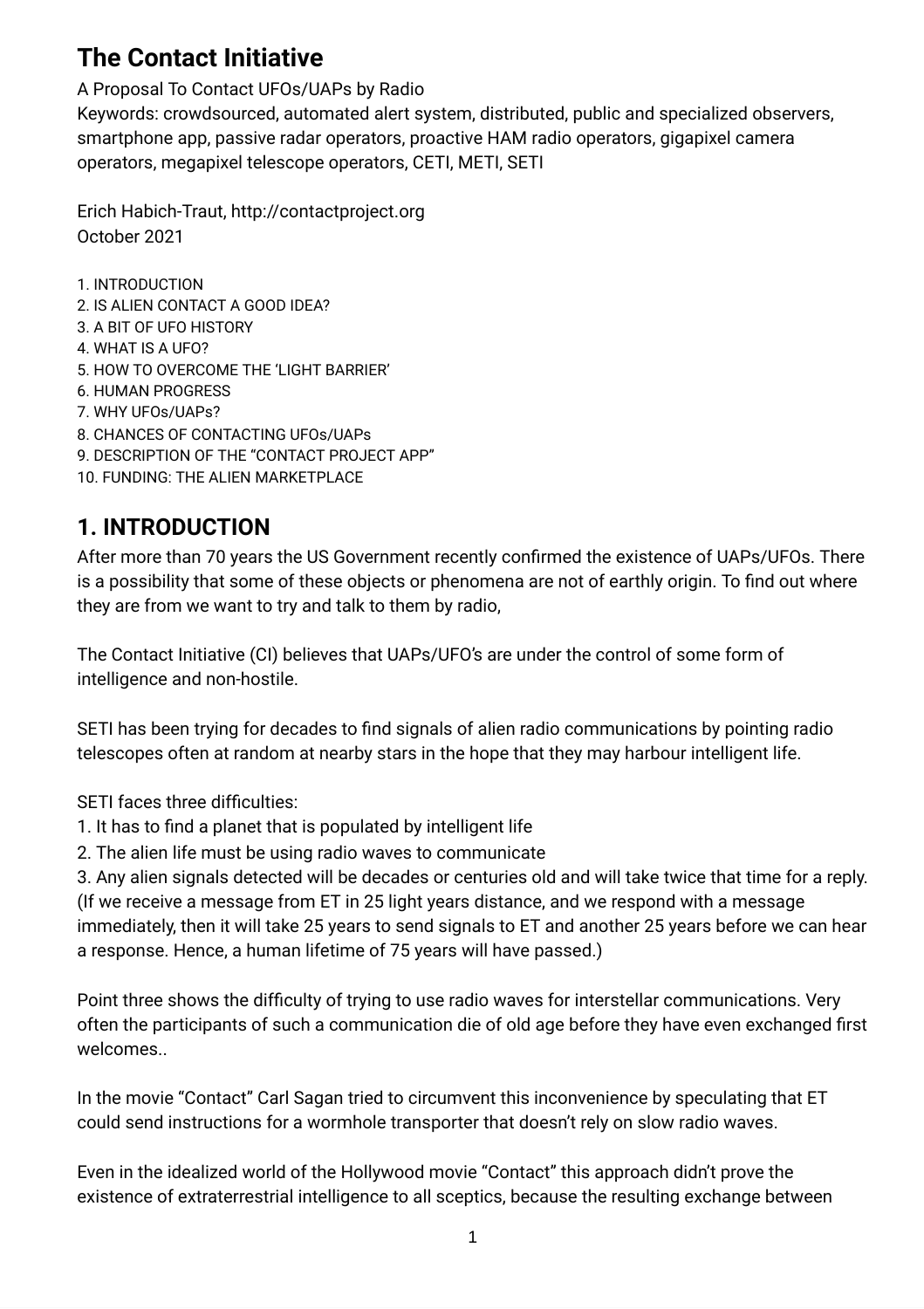human and ETI left no convincing physical evidence.

The premise of SETI, the search for extraterrestrial intelligence, is that we are not alone in the universe and that Alien life somewhere has developed radio technology just like us.

We expect the Aliens to be friendly or at least impartial to our existence. That is by no means a certainty, looking at the example of our own species.

The Contact Initiative (CI) has as its goal to implement "active SETI", or 'CETI' as it is known (communication with extraterrestrial intelligence).

# **2. IS ALIEN CONTACT A GOOD IDEA?**

It was in 2015 that scientists Douglas Vakoch, David Grinspoon, David Brin, Seth Shostak and others discussed this issue at the American Association for the Advancement Of Science (AAAS): is it a good idea to transmit messages to possible intelligent extraterrestrials in the Cosmos? (https://setiathome.berkeley.edu/meti\_statement\_0.html)

Within a week of this discussion a statement was signed and released, together with 24 other SETI experts, declaring that a "worldwide scientific, political and humanitarian discussion must occur before any message is sent".

When the statement was signed, SETI by radio telescopes was humanity's best hope to contact Aliens. A then 68 year old phenomenon called "UFOs" was known about at the time of the statement in 2015.

Some people have always "believed" that UFOs are somehow connected to extraterrestrial intelligence. Those people were not necessarily represented at the AAAS conference in 2015.

# **3. A BIT OF UFO HISTORY**

It's been 74 years since the first widely publicized UFO encounter of Kenneth Arnold in 1947, who coined the term "flying saucer" when he saw nine objects skipping along the sky from his plane. Since then there have been tens of thousands reported unidentified flying objects in the Earth's skies, some of them even similar in shape to Arnold's sighting.

Countless theories about the origin and purpose of these phenomena exist. UFOs were a subject of public interest and regularly reported in the media until the end of the 1960's .

After the moon landing, sceptical scientists who questioned the alien origin of Flying Saucers won the scientific debate, relegating believers of the extraterrestrial hypothesis to fringe status.

This pretty much ended serious mainstream media coverage of UFOs. The mantra became that 'extraordinary claims require extraordinary evidence', a phrase known as 'The Sagan Standard'.

To find extraordinary evidence for the existence of technologically intelligent aliens, lacking suitable specimens for testing, Sagan proposed instead to search for their signals in the sky with radio telescopes, a concept he illustrated in his movie "Contact", which had its premiere in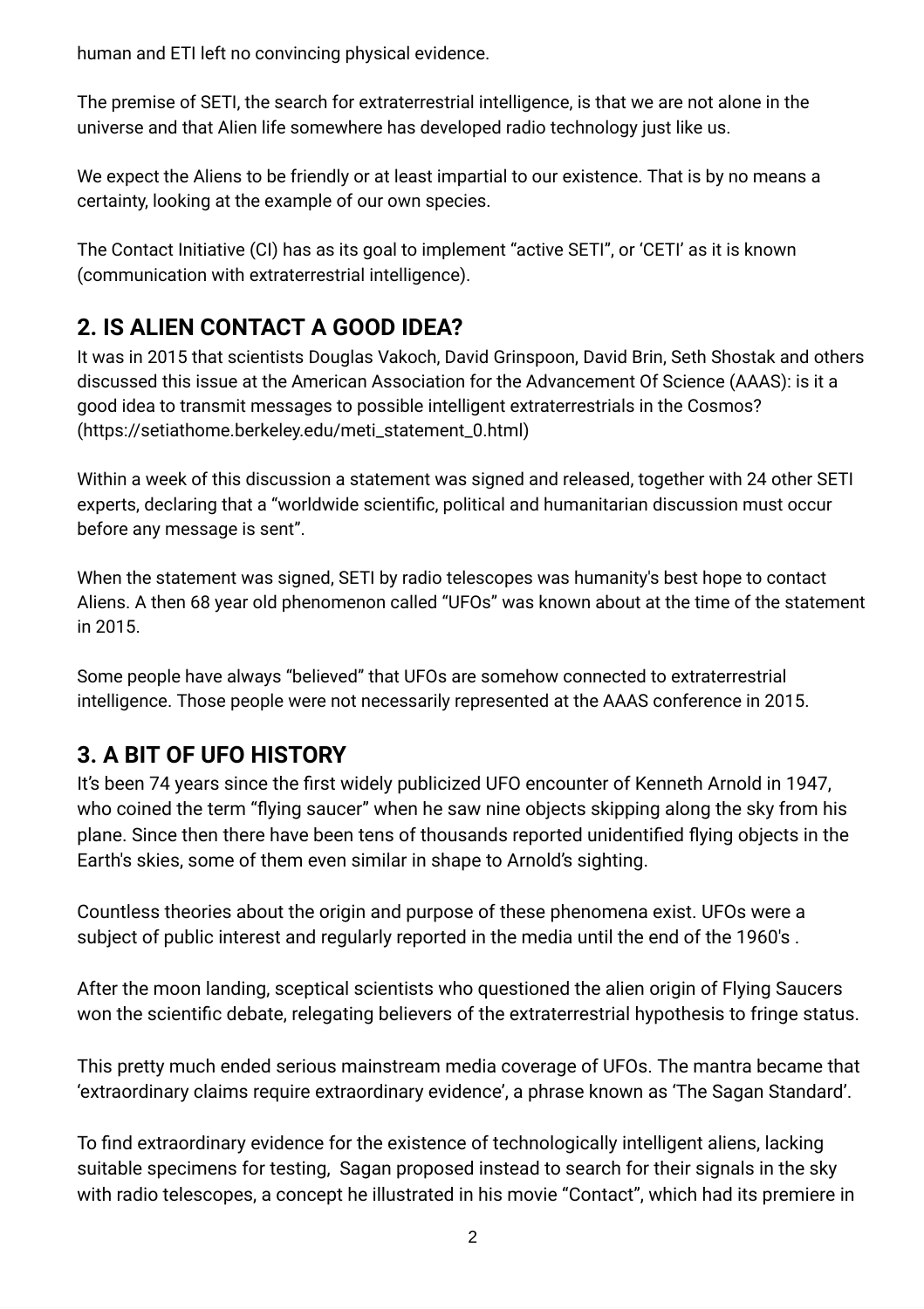1997.

Two years after the premiere of "Contact" the University of Berkeley made it possible for anyone with a computer to join in the search for alien signals, when they launched the seti@home screensaver.

165000 people seized the opportunity to find ET on their computer, taking part in the largest participatory computing project in history. I was one of the first to sign up, on the 16th of May 1999. Sadly, seti@home stopped processing new data on March 31 2020. No announcement had been made whether or not it had been successful in its mission: to find radio evidence for extraterrestrial life.

The next month, on the 27th of April 2020, 73 years after the first widely documented flying saucer sighting, the Pentagon publicly acknowledged the existence of UFOs, supplying pilots testimony, audio- and video recordings.

By now the UFO phenomenon had been so thoroughly discredited that sceptics quickly began questioning the Pentagon's UAP material. However, the material didn't just consist of fuzzy camera footage, but also positive radar traces and simultaneous sightings by several pilots and personnel.

## **4. WHAT IS A UFO?**

It isn't clear if UAPs are the product of human or non-human technology. It is only by their shape and fantastic alien flight characteristics that a non-human origin can be inferred. Human planes can not make 90° hairpin turns or accelerate from zero to hypersonic in the fraction of a second.

The majority of the public believes that other intelligent life in the cosmos exists and that we are not the only species inhabiting the Universe. This concept was popularized in the TV show "Cosmos" by exobiologist Carl Sagan and is held to be true in the general consensus.

People who believe that humanity plays a more special role in the cosmos (anthropocentrists) do think that UFOs come from our own future, instead from alien worlds. They cite the large distances between solar systems as an obstacle for interplanetary spacecraft to make contact.

Some people think that it would be easier to build a time machine than a faster than light spacecraft. Otoh, with a time machine, superluminal flight would be easy. Just slow down the clock dial whilst maintaining forward momentum and viola!, speed is increased.

Superluminal flight implies time travel, according to Einstein's theory of relativity. Time slows down progressively the more one approaches the speed of light. And should one travel in excess of light speed, then time begins running backwards. That follows from the theory and mathematics of relativity, which does not consider time paradoxes. It's just numbers.

Professor of anthropology Dr. Michael Paul Masters is one of the proponents of the time travel theory. He explained it in more detail in his book "Identified Flying Objects" calling the time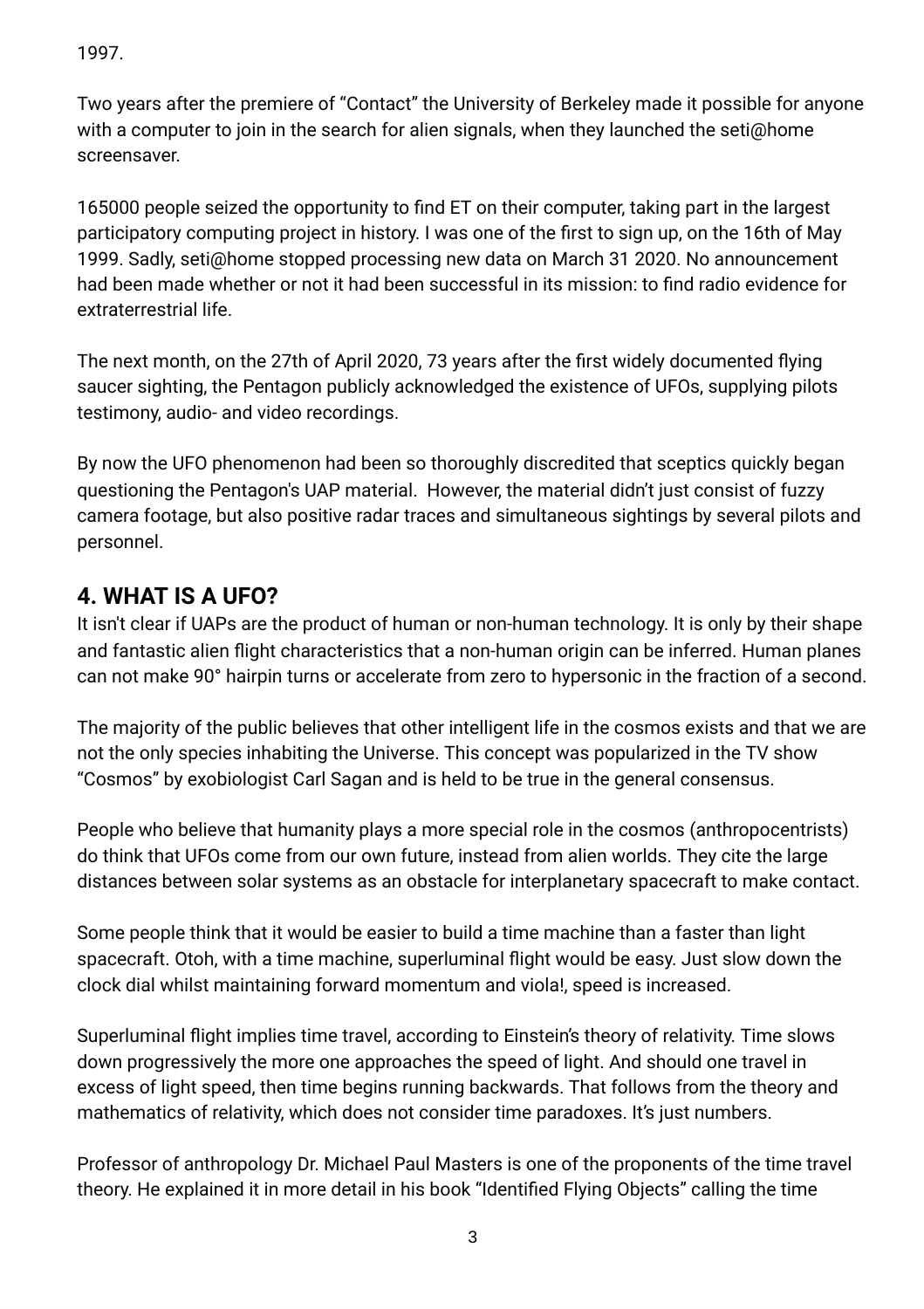travelling occupants of these craft "extratempestrials".

I believe that it's a definitive possibility that some UFOs do come from our own future. Yet the **infinity of possible futures in time** means that SOME UFOs will also come from other worlds, even if it's just our mutated time-traveling offspring from thousands of years into the future visiting their ancestral home planet.

# **5. HOW TO OVERCOME THE 'LIGHT BARRIER'**

The key to interplanetary travel are solitons: a **soliton warp bubble** may be made from plasma, thereby warping space itself. A soliton warp bubble is a solitary complex wave, a self-reinforcing wave packet that maintains its shape while propagating at a constant velocity.

This concept known as 'warp drive' makes it possible to break the light barrier without violating general relativity. It would be easy to bridge the chasm between the worlds of different solar systems and galaxies when one travels at hyperspeed.

Miguel Alcubierre was the first theoretical physicist who tackled the problem of FTL travel in the year 1994. The metrics he laid out were all very logical and did fit within the framework of general relativity, but they called for an unknown exotic form of energy to work.

Then, in March 9 2021, Dr. Erik Lentz published his "**solution to warp field equations for positive energy**". He's achieved a theoretical breakthrough because his approach uses **positive energy** instead of non-existent **negative energy**. FTL travel is now a little more science and less fiction.

# **6. HUMAN PROGRESS**

It's only been 118 years since 1903, when humans launched their first powered flight near Kitty Hawk. 1947 Chuck Yeager broke the sound barrier. In 1969 we landed on our nearest cosmic neighbor, a moon which we fittingly named "Moon" and in 1977 Voyager 1 was launched, Earth's first interstellar space probe.

We are just at the beginning of research into superluminal travel. But imagine what a species only 100 or 500 years more advanced than us might be able to do. What kind of propulsion would advanced ETI be using in their hypothetical interstellar spacecraft?

Is it theoretically possible to travel at hyperspeed? The answer is now: yes!

# **7. WHY UFOs/UAPs?**

Would ETI use radio waves moving at the speed of light to seek contact if there was an alternative? Natural communication between species using conventional radio is almost impossible over interstellar distances.

As 'natural communication' I describe an exchange of ideas where the sender can expect a reply before he's died from old age...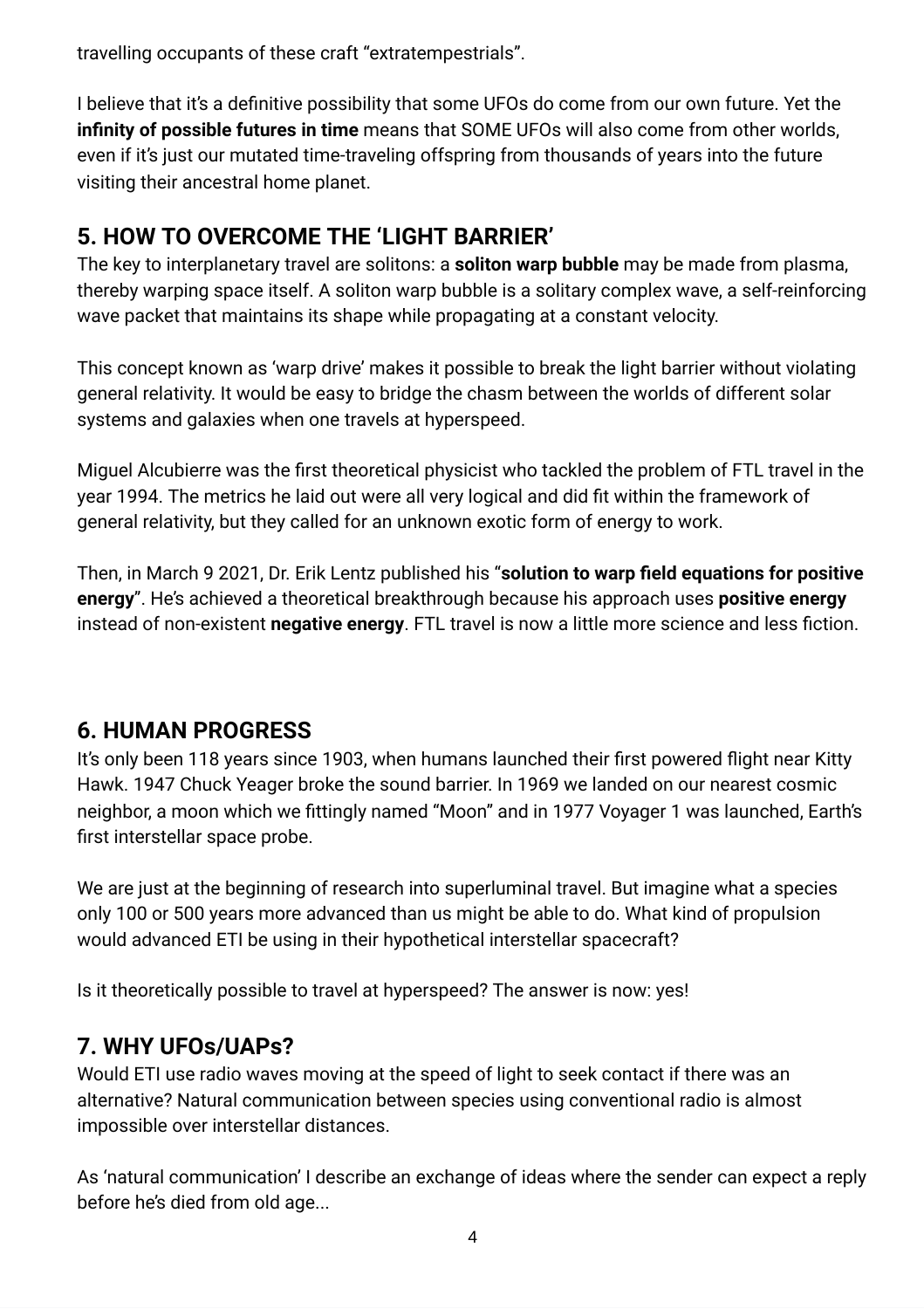Is there any hint that extraterrestrial intelligence ever used "spacecraft unknown to humanity" to visit Earth, maybe to seek contact?

UFO sightings are understood by the Contact Initiative as possible signs of extraterrestrial technology. These sightings are fairly abundant.

SETI, by contrast, has not found any techno signatures of verified alien origin despite over 50 years of searching. Has SETI not been successful because it has looked for ET in the wrong places?

The Contact Initiative believes that there is a reasonably good chance for an UFO/ET connection to exist. Superluminal spacecraft are the easiest way to contact civilisations that have not developed superluminal communication technology, such as Earth.

## **8. CHANCES OF CONTACTING UFOs/UAPs**

Based on personal experience the author of the "Contact Initiative" estimates the chance to spot an UFO/UAP in any one day to be 1:10.000. One may have a chance to take pictures or video of an UFO once every 50 years, as I did in 1995.

More impartial data than personal experience about the frequency of sightings comes from surveys. There are not a lot of surveys on the subject of UFO/UAP. More surveys should be carried out.

But there is one survey from Century Fox Home Entertainment. They did a poll for a promotional campaign for the Ridley Scott movie "Phoenix Forgotten".

The "Phoenix Forgotten" plot was inspired by the "Phoenix Lights" UFO phenomenon from 1997. Over 1700 Americans were asked if they had ever seen an UFO and 16.74% responded positively.

If that percentage is any guideline, then we can say that 16.74% of 258.3 million adults, about 43 million Americans had a UFO sighting.

### **MISIDENTIFICATION OF UFOs**

According to author Leslie Kean, "roughly 90 to 95 percent of UFO sightings can be explained". That is actually a low estimate.

The chief investigator of CUFOS in 1979, astronomer Allan Hendry, concluded from 1307 cases that 91.4% had a clear and simple prosaic explanation. 8.6% were classed as "UFOs" and 1.5% of those cases had no possible plausible explanation.

This leaves us with 645,000 unexplained sightings from 43 million, covering a time-span of 38.4 years, it being the median age of the US population (Ref.: 7).

When there are 645,000 completely unexplained UAP sightings in 38.4 years, we get 16,796 (sixteen thousand seven hundred ninety six) sightings per year. That's 46 UAP cases without possible plausible explanation DAILY in the USA.

I believe this to be a fairly high number.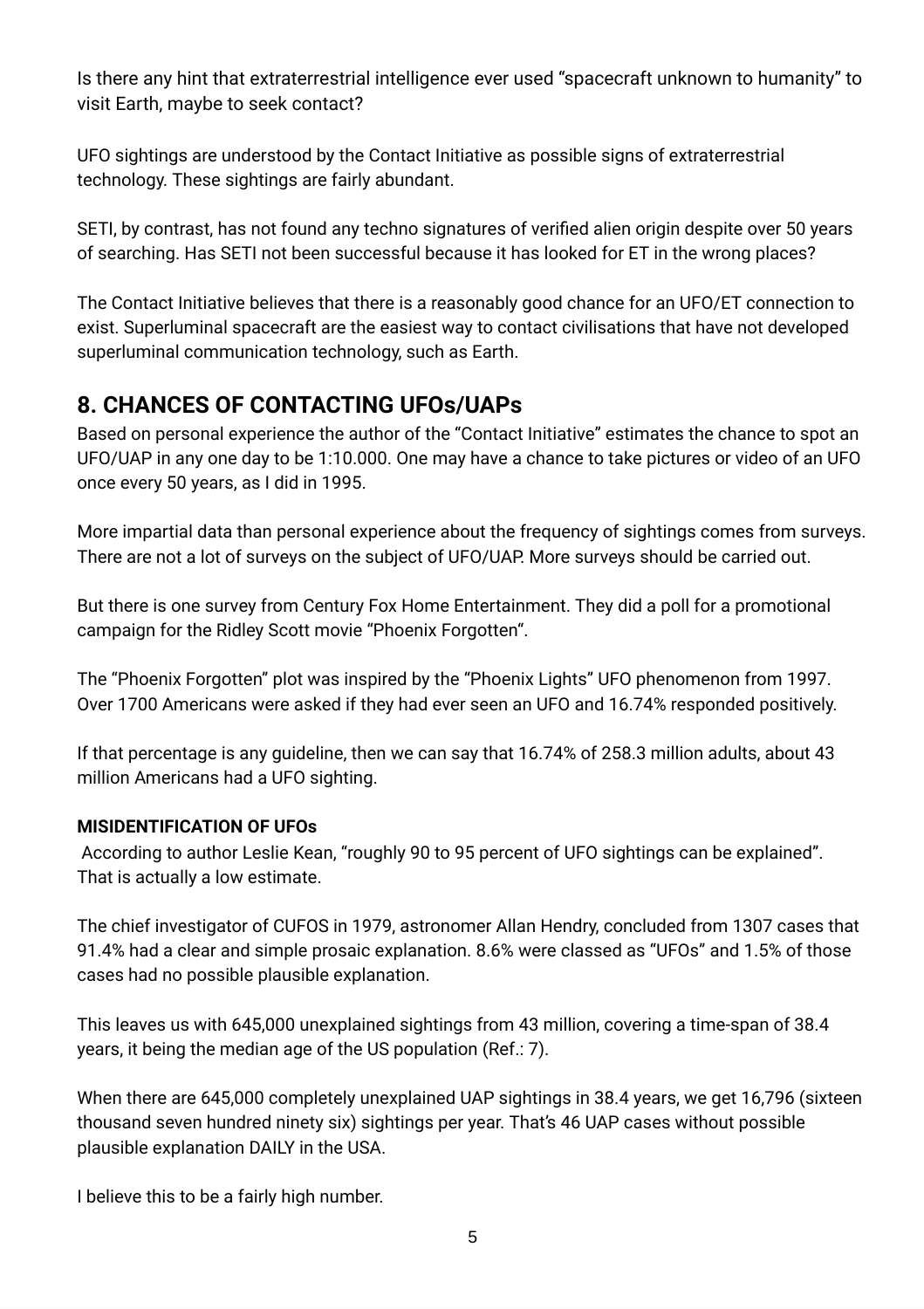The Contact Initiative doesn't want to wait around to get results. To maximize the chances of spotting UAP/UFO a large number of volunteer UFO/UAP spotters are needed.

And the method of spotting and forwarding a report of a sighting must be as simple as taking a photo or video.

The "CONTACT APP" (name may be changed) will be designed for this purpose, to be as simple as possible. But it will be the most powerful civilian use flying object identification program on the market.

One of its appeals will be that it provides near instantaneous identification of objects and phenomena commonly mistaken as UFOs: celestial objects, meteors, planes, blimps, military training exercises, satellites. The app gives feedback to the UFO spotter if what he/she saw is a known phenomenon.

The app records with high accuracy the position and time of the sightings and the number of users who see the same thing.

#### **POSSIBLE UAP/UFO YIELD PER MILLION APP DOWNLOADS**

If the Contact app is downloaded 1.000.000 million times, then the chances are that we will see 65 UAP cases without possible plausible explanation in a year.

That amounts to a bit more than one really, really, puzzling UFO case per week. This should be enough to engage and keep the attention of the public. Because, what good would be an UFO app that doesn't spot UFOs?

#### **PEACE OF MIND**

On the other hand, incorrect identifications of common or explicable phenomena as UFOs should become less with the Contact App. This way the great majority of witnesses would feel less stress.

#### **EDUCATIONAL VALUE**

A large number of participants serves to raise the awareness of the possibility of Extraterrestrial Contact. What does it mean to be a part of a greater community of diverse intelligences in the Cosmos?

#### **GOAL OF THE CONTACT INITIATIVE (CONTACT PROJECT)**

The goal is to prepare for and meet a technological superior non-human species. That we're not the most advanced technological species in the Universe is logical:

#### THE SAGAN

The Universe is billions and billions of years old. In it there are billions and billions of habitable planets. Modern human technology only exists since a few hundred years and we left the stone age just about 5000 years ago.

The development of life and intelligence is most likely not a one-time miracle confined to an infinitesimal speck of the Cosmos, the Earth.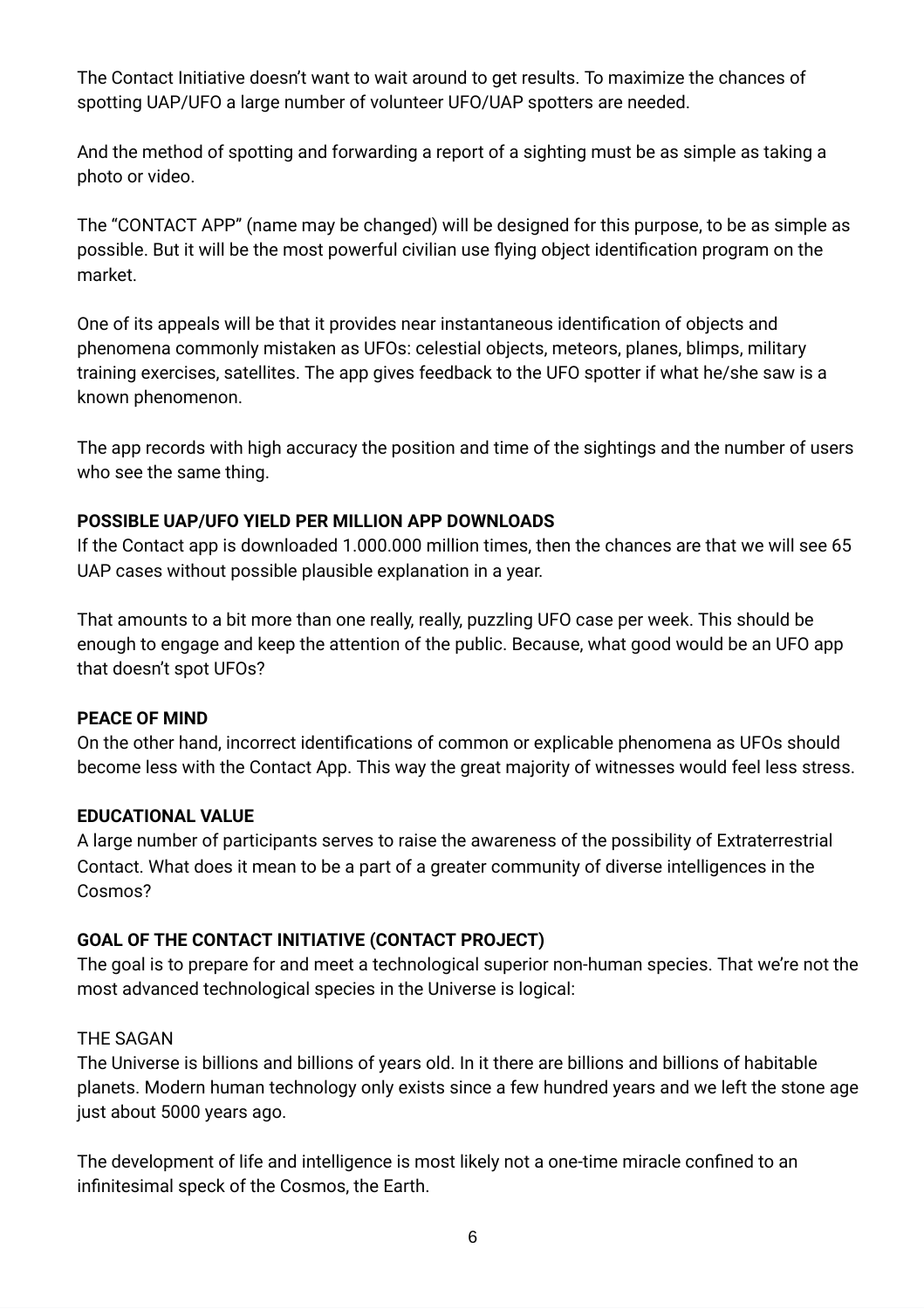#### BENEFITS OF FRIENDS

The potential benefits of contact to an advanced intelligent extraterrestrial species are incalculable to the future and destiny of the human race.

It may be that we don't have much in common with each other except curiosity. But that alone would be a driving force of human determination and progress, geared at finding out more about the other.

Should it turn out that UAP/UFOs are otherworldly emissaries of non-friendly intent, then it would also be important to find out. It could be fatal to stick our collective heads into the sand.

These are the reasons why the Contact Initiative proposes to contact "UFO sightings in progress" by radio waves.

#### References:

1.: Kurt Russell claims he saw  $-$  and reported  $-$  the 'Phoenix Lights', https://eu.azcentral.com/story/news/local/phoenix/2017/06/14/kurt-russell-claims-reported-phoeni x-lights-ufos/394749001/

2.: Ex Arizona Governor saw a UFO during the 1997 Phoenix Lights, https://en.wikinews.org/wiki/Former\_Arizona\_Governor\_says\_he\_saw\_a\_UFO\_during\_the\_1997\_Pho enix\_Lights

3.: New survey shows nearly half of Americans believe in aliens, https://www.huffpost.com/entry/new-survey-shows-nearly-half-of-americans-believe-in\_b\_59824c11 e4b03d0624b0abe4

4.: U.S. Adult Population

https://www.census.gov/library/stories/2021/08/united-states-adult-population-grew-faster-than-na tions-total-population-from-2010-to-2020.html

5.: UFOs, UAPs and CRAPs

https://www.scientificamerican.com/article/ufos-uaps-and-craps/

6.: Identification studies of UFOs https://en.wikipedia.org/wiki/Identification\_studies\_of\_UFOs

7.: US MEDIAN AGE

https://www.census.gov/newsroom/press-releases/2020/65-older-population-grows.html

### **9. DESCRIPTION OF THE "CONTACT PROJECT APP"**

Designations:

An app based UFO/UAP real time reporting tool and alert system is envisaged, called the "**CONTACT PROJECT APP**". Every user who downloads it is a "Search partner".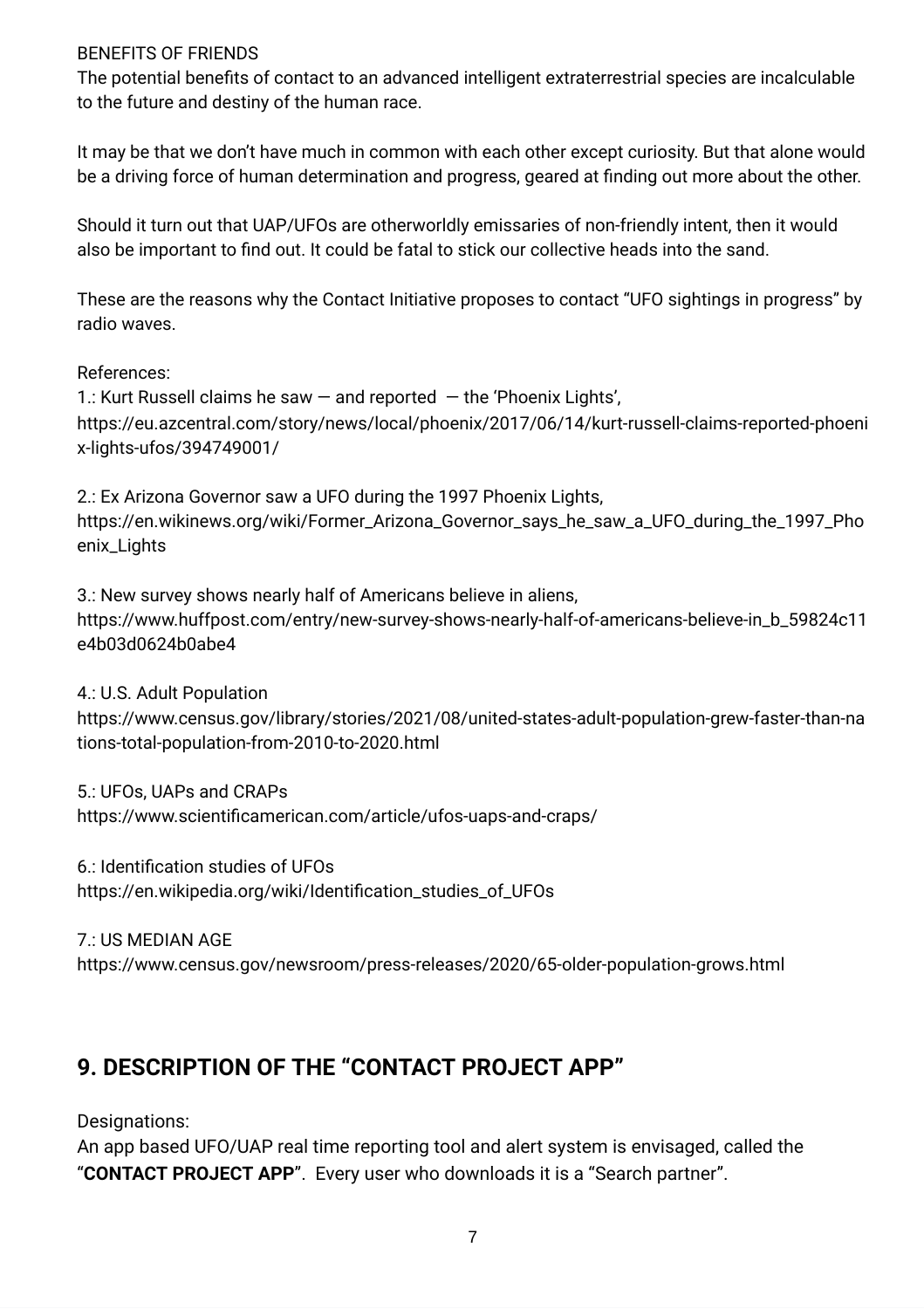Search partners can be anyone with a smartphone, radio operators, videographers, gigapixel camera operators, Unistellar telescope operators and (passive) radar operators, which are a subset of radio HAM enthusiasts.

The "**CONTACT PROJECT APP"** app has two modes of operation: ALERT and CONTACT.

App users that report a sighting shall be called **Alerters.**

HAM radio and other operators that are sent the coordinates of the UFO shall be called **Contacters.**

# **What happens if in the ALERTER mode of the CONTACT app an UFO is spotted**

The user who sees the object/phenomenon presses the "UFO sighting in progress" button of the CONTACT app.

(The user can also try to take snapshots or video of the UFO sighting with their smartphone. This provides real time additional data: the smartphone's gravity sensors record the elevation and its magnetic compass records the azimuth.)

The app immediately uploads the timestamp and GPS coordinates of the sighting to an "Identified Flying Object server".

This "Identified Flying Object server" parses GPS and time data (and available elevation and azimuth) and then accesses an astronomical real-time database, the NORAD database and air traffic databases to identify known flying objects near that location, such as planes and satellites. Secret military projects are excluded via NORAD TLEs.

### **If the object is not identified,**

it becomes a "prospective UAP" (PUAP). Its GPS coordinates and other data are forwarded as an **ALERT** to close-by **Contacters** using the same Contact app, to be investigated in more detail.

Contacters are selected based on their vicinity to the GPS coordinates of the sighting and their hardware/qualifications/experience. The contacters may be HAM radio operators and others (search partners with CB / HD camera / HD video / telescope / radar).

Should the same PUAP be reported multiple times at different locations a trajectory can be computed and search partners will be notified in advance of a possible PUAP arrival.

Users that spot the PUAP can fill out a standard UFO sighting questionnaire and/or supply more detailed reports that will be attached to the alert.

The presence of a non-identified flying object has now been broadcast to users of the CONTACT app in the vicinity of the UFO sighting via multiple routes (SMS, EMAIL, POP-UP APP NOTIFICATION).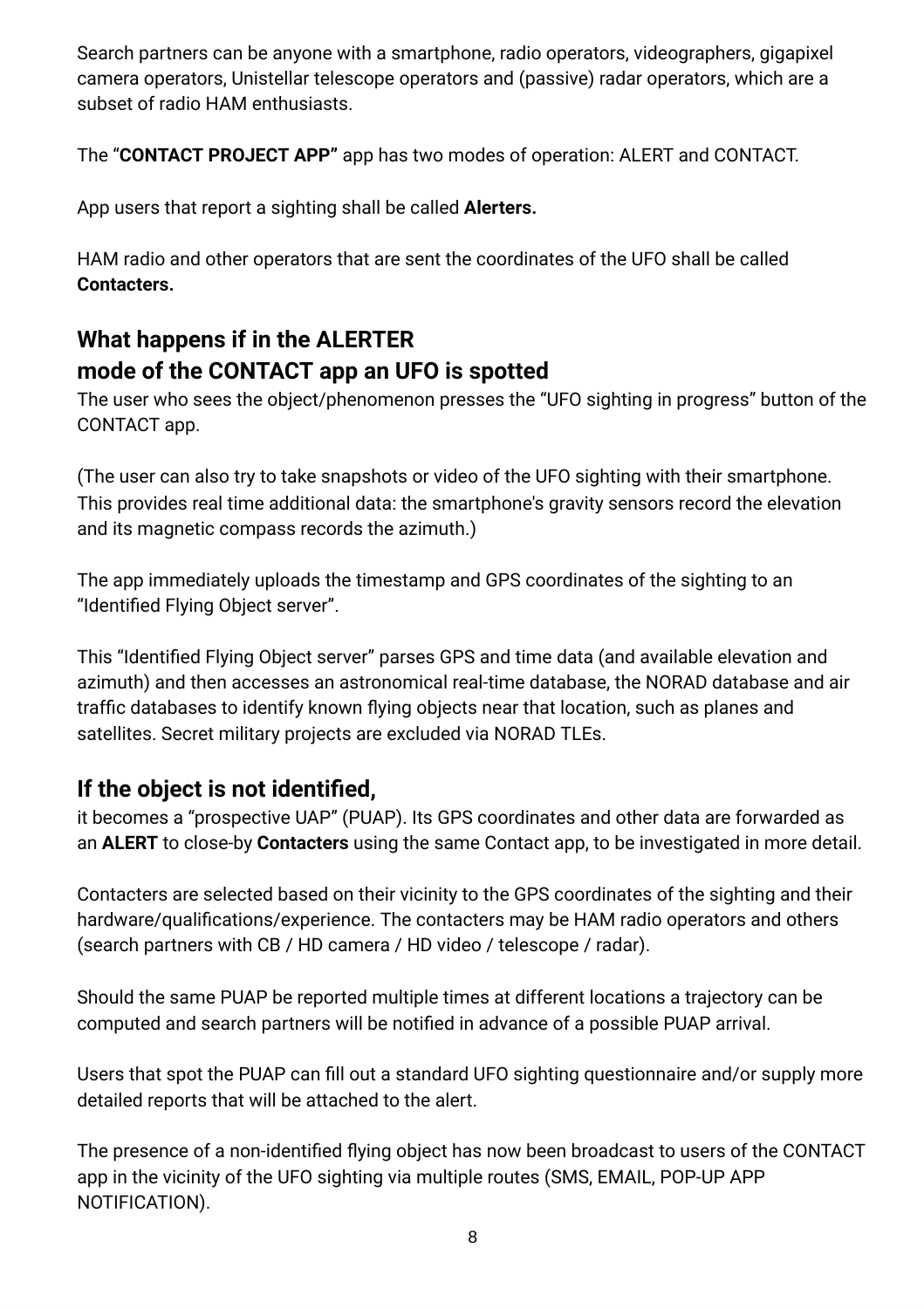Alerted by this notification:

**HAM RADIO OPERATORS** will be listening for incoming broadcasts from the sighting using multiband radio frequency scanners. Should the sighting be a remote controlled drone it would be identified now via the unique drone radio frequency signature.

If the PUAP is a viable UFO and not a drone then HAM operators will attempt to make contact using a variety of radio bands. A pre-recorded message or data burst transmission may be broadcast towards the UFO.

### **TELESCOPE AND CAMERA OPERATORS**

Other search partners may try to use the information to get radar or visual confirmation via HD cameras or automatic telescopes (for instance UNISTELLAR / VAONIS STELLINA).

### **(PASSIVE) RADAR OPERATORS**

A special field of amateur HAM radio is the analysis of passive radar data, often to observe meteor tracks. Sometimes unexplained tracks are recorded, showing flight maneuvers of objects at right angles. In case of these anomalous sightings an **ALERT** can be triggered with the aim of visual confirmation and radio contact.

### **VISUAL OBSERVERS**

Any search partner who can verify the sighting by eye sight using the CONTACT APP provides continuing real time data to the sighting in progress.

The CONTACT INITIATIVE effort may be coordinated via the members of SETI Institute / SETI LEAGUE / MUFON / HAM and other organized networks.

### **All who download the app can make UFO reports**.

A sighting by a single person is less convincing than an event that many witnesses report from a distance to each other.

**An AI algorithm will analyze live reports coming in in real time to determine if multiple witnesses are reporting on the same thing.** This takes into account the position and possible flightpath of an object.

To motivate the public to take part in this search, prizes can be given for successful detections of UAPs, staggered by evidence weight:

less important: 1. confirmed UAP pictures, 2. video, 3. radar images,

more important:

4. reception of radio emissions, 5. verifiable conversation with ETI (CETI), 6. physical alien artifact, 7. actual landing of UAP with ETI.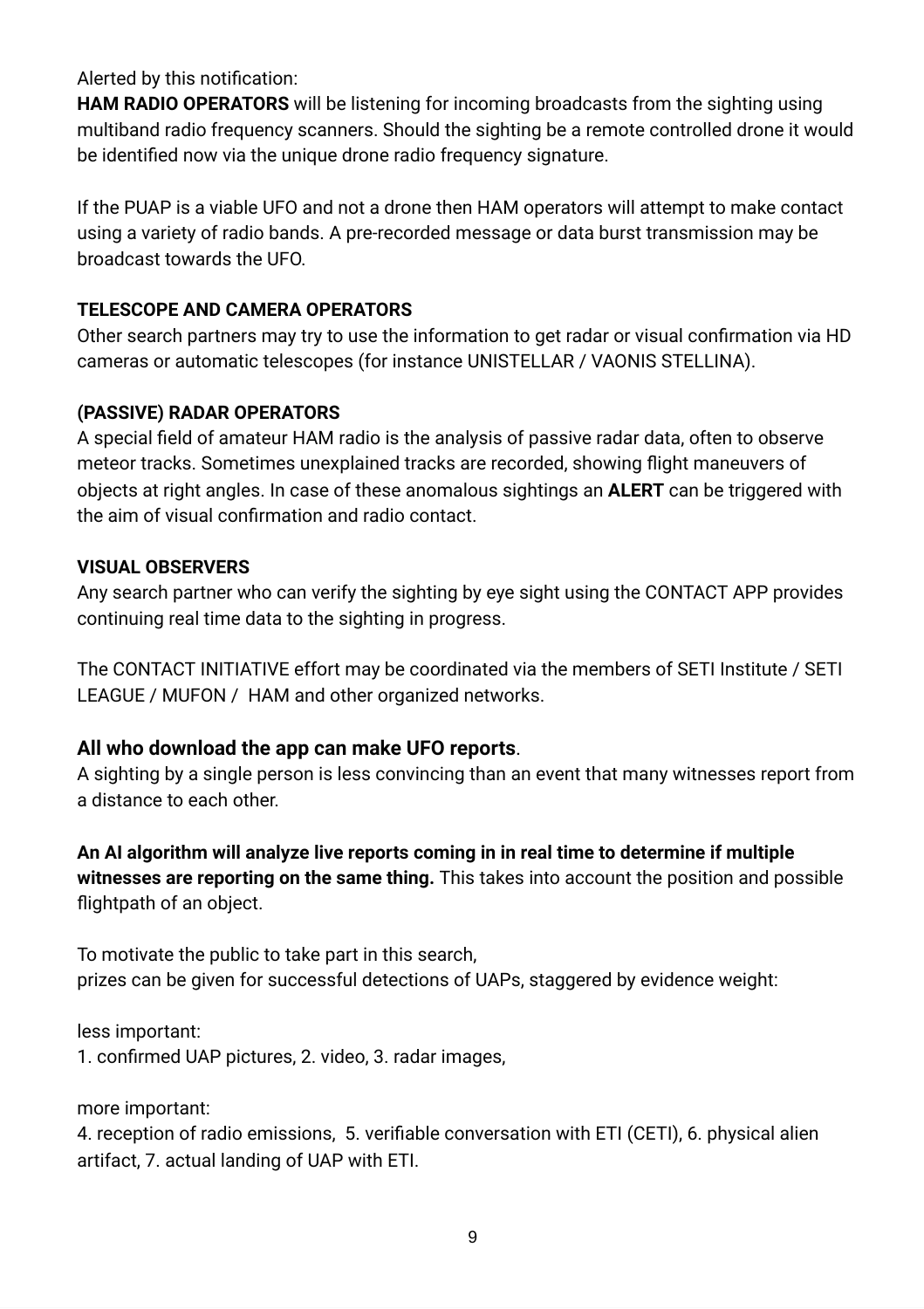Alternative to cash prizes, credits may be given, they could be collectible non-fungible tokens (NFT's), whose value is based on their desirability.

The whole endeavor (and prize money) will be funded by private enterprise through the "Alien Marketplace" advertising space. This marketplace is accessed through the Contact app. To filter out fakes and false identifications AI algorithms and volunteers evaluate the results. The volunteers may be paid cash or NFT tokens that can be traded on the Alien Marketplace.

## **10. FUNDING: THE ALIEN MARKETPLACE**

To motivate the public to take part in this search prizes can be given for successful detections of UAPs, staggered by evidence weight:

less important: 1. confirmed UAP pictures, 2. video, 3. radar images,

more important: 4. reception of radio emissions, 5. verifiable conversation with ETI (CETI), 6. physical alien artifact, 7. actual landing of UAP with ETI.

Alternative to cash prizes, credits may be given, they could be collectible non-fungible tokens (NFT's), whose value is based on their desirability.

The whole endeavor (and prize money) will be funded by private enterprise through the "Alien Marketplace" advertising space. This marketplace is accessed through the Contact app. To filter out fakes and false identifications AI algorithms and volunteers evaluate the results. The volunteers may be paid cash or NFT tokens that can be traded on the Alien Marketplace.

The app and the Contact Project Organization itself may be financed by advertisements in the APP, which sell on the ALIEN MARKETPLACE.

A 'jackpot' cash prize will go to the first person to report an UFO/UAP that makes contact. Lesser prizes are for genuine UFO reports, verified unidentified flying objects without explanation.

A credit system of some sort or a cash prize should be instituted to motivate the participants. False reports are penalized by subtracting from the prospective "jackpot" money of the participant.

Examples for advertisements on the ALIEN MARKETPLACE are any products of interest to UFO, SCI-FI and Fantasy fans, as well as the general population.